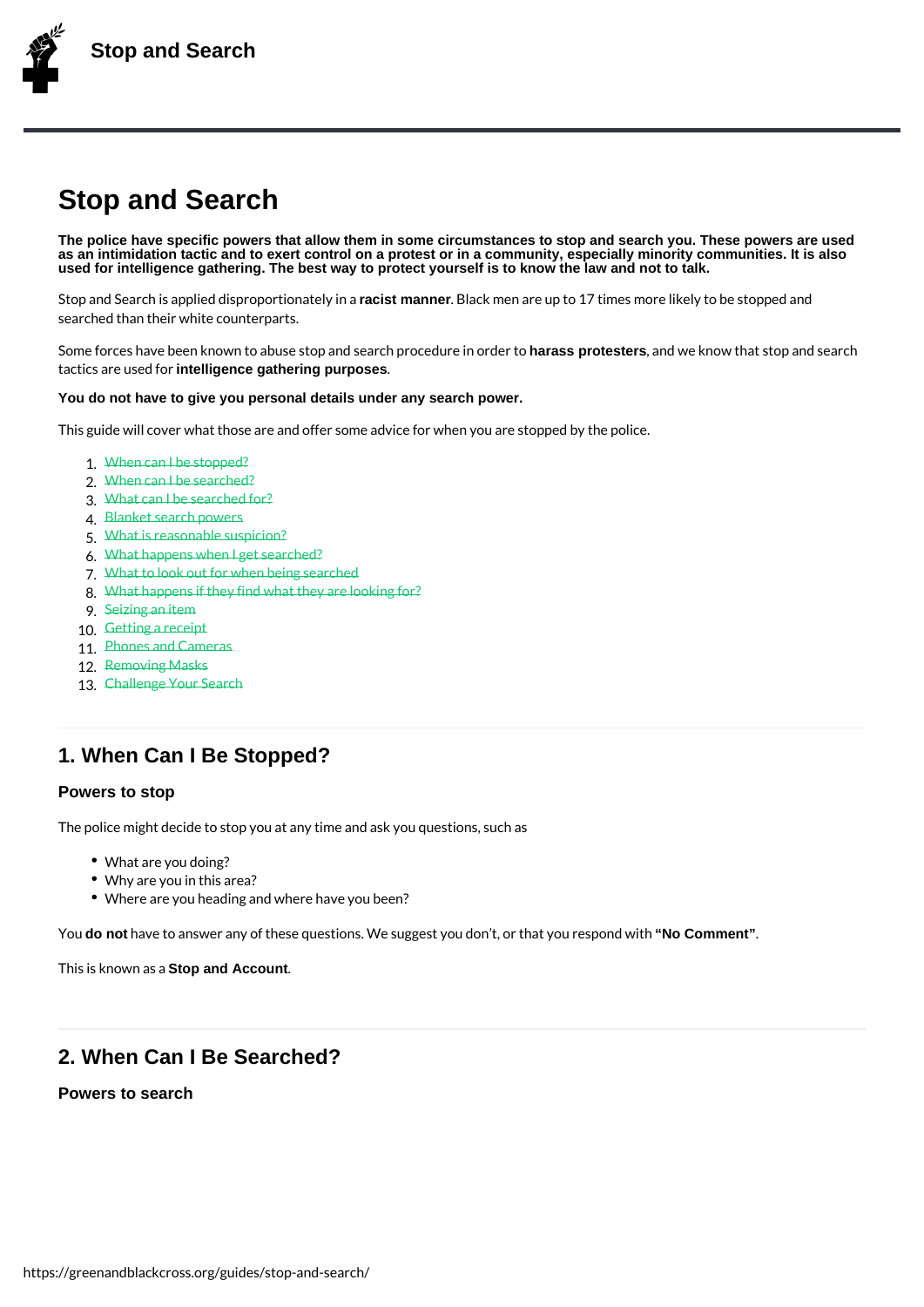The law says that you can only be searcreleased haldfie belief blitce soufsipoeecrt has a tayou may be carrying s illegal or something that can be used to to commit an offence and you are likely to do so.

This formgeouthds eof the search.

There are two exceptions to this rubed anothetic is examed it modwine rass

1.If a section 60 search power has been granted (Criminal Justice Act). 2.If a section 47A search power has been granted (Terrorism Act).

### 3. What Can I Be Searched For?

What you can be searched for depends on what search power you have been stopped under.

The police often use a piec<del>@eotibaw 1knot Poland C</del>riminal Evidence Act 1984).

Using this power, you can be searched for the folloenasion aple inculmiqual suspicationed that there is

- articles for burglary/t[heft](http://www.legislation.gov.uk/ukpga/1984/60/part/I)
- stolen goods
- offensive weapons
- bladed articles
- $\bullet$  items that may be used to commit criminal damage

There are other specific laws that allow an officer to search you. They include the power with  $S$  e ctPoAnC,  $E$  always rreasponiable suspicion.

NB. Whilst not being a search power, if you re the driver of a vehicle that is being searc incident, the police have a specific power to demand your name and address.

### 4. Blanket Search Powers

Blanket search powers give the police the ability to search large groups of people, with no reasonable suspicion.

They are used a public events such are protests, carnivals and sports games, and are pu

There are two blanket search powers that you might come across.

Section 60 of the Criminal Justice Act 1994

This power allows a police officer to search anyone in a specific area for offensive weap extended.

This power should not be confused with Section 60AA (removing masks).

Section 47A of the Terrorism Act 2000 (Remedial) Order 2011

This power allows a police officer to search anyone where they reasonably suspects that the power is necessary to prevent it from occurring.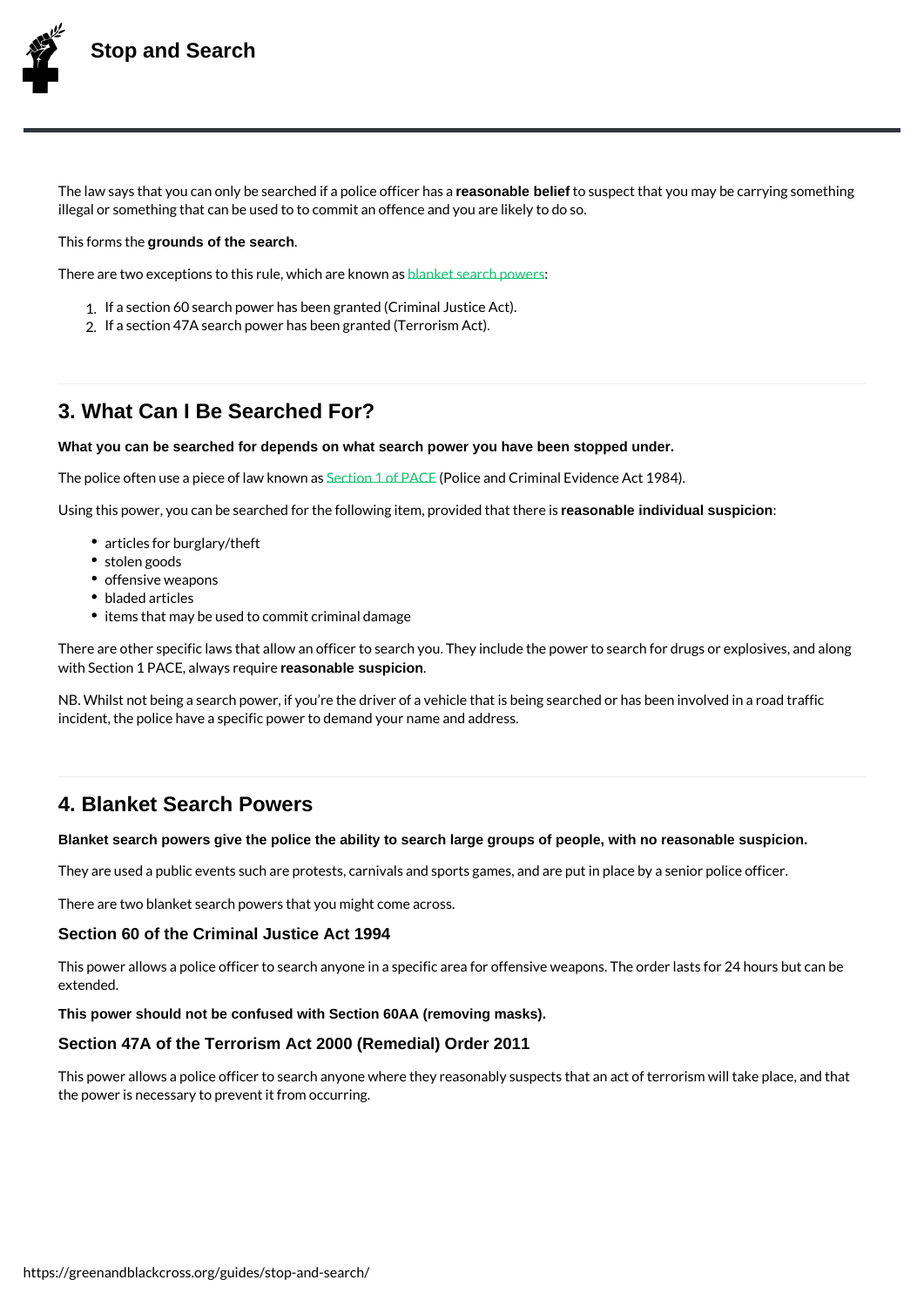This allows the police to search anyone or anything for the purpose of prevention of terror 44 (TA2000) after it was found to be incom Eautidople awnit Cho anteination by the man Rights (ECHR)

### 5. What Is Reasonable Suspicion?

Unless using a blanket search power, before a police officer searches you they need to reasonably suspect that you might be carrying items that can be used to commit an offence.

If an officer has been informed that a person matching your description, and in the local to commit an act of vandalism ie. graffiti, then the police officer can reasonably suspect

This allows them to search you for items used to commit criminal damage, in this case sp

### 6. What Happens When I Get Searched?

There is a set procedure that the police must follow when searching people. We can t gua often than not we hear from people that officers have appeared to carry out an unlawful s

The most effective way to hold police officers to account for their actions is by understanding the law that they are using against you.

Police officers must specify before the search who they are and where they are from, what you, and search only in places that they might find the items.

You do not have to be actively compliant, and do not need to answer their questions. You may wish to record the search using the Y-STOP app.

If during a search the police find an item that they aren t looking for, such as a controlle continue based on the reasonable suspicion that you now are carrying these items.

If you [re in a p](https://y-stop.org)ublic space, then the officer can only ask you to remove your outer clothing your pockets, and give you a pat down.

You can be taken into a private area where the search can be continued with the removal hoodies and shoes.

A police van is considered a private space.

### 7. What to Look out for When Being Searched

There are a few tricks that officers use to push the boundaries of what is legal when sea

It is usual for one officer to search and another toTrytbokfoecu**s on whaat whe is banchinhogiosflices isg**oing on. doing, after all, there is no need to respond to the officer asking you questions during the

#### Remember what the police are searching for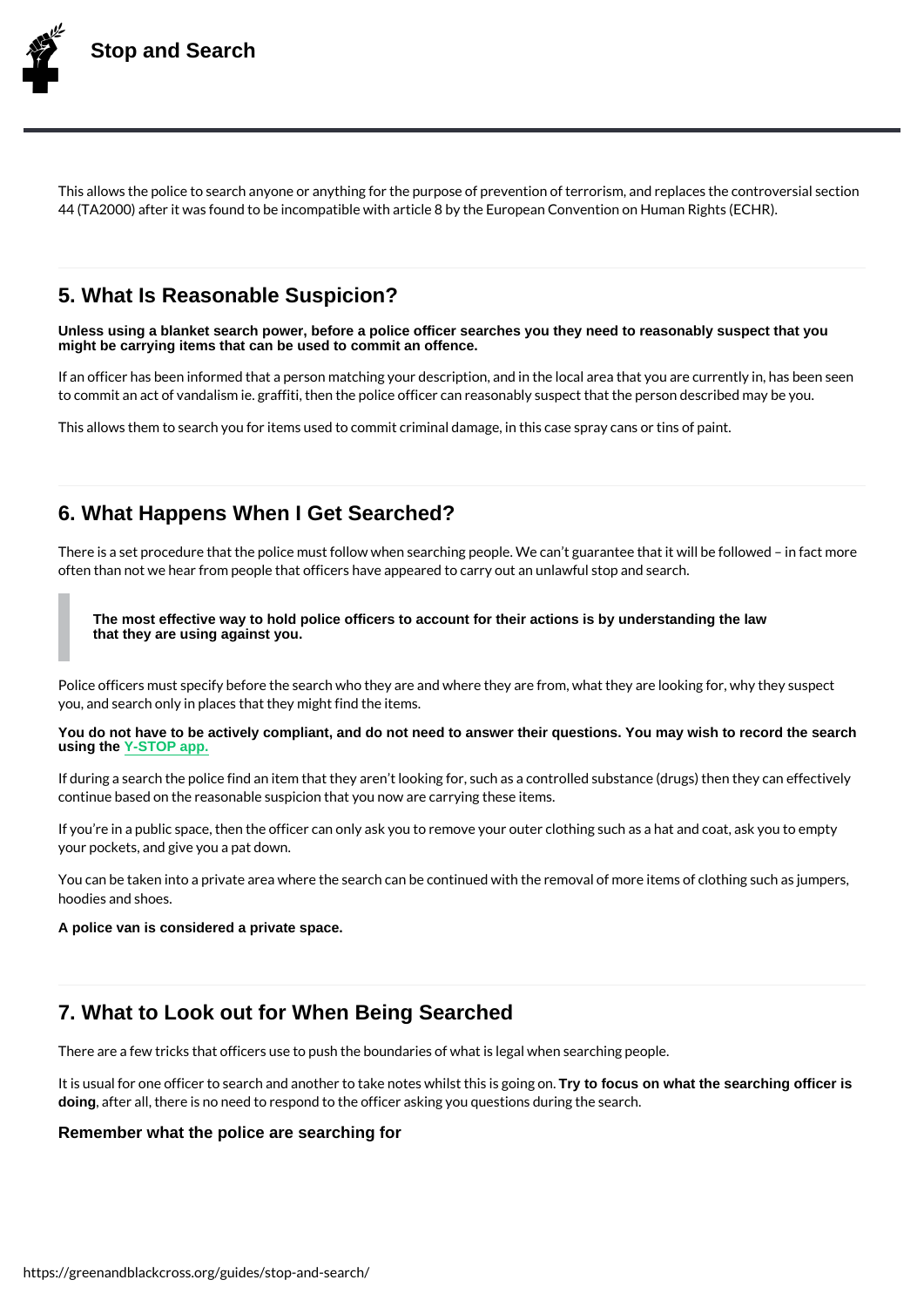

If an officer tells you that they are searching for "bladed articles", then you might expect them to start looking through your wallet for small blades, or bank cards that may have had their corners sharpened. Ok, you probably won't expect it but it is something that they can do.

If an officer tells you that they have seen someone matching your description, graffiting a slogan on a wall, then what might they be looking for? Perhaps chalk, perhaps a spray can. Both of these items might be found in a pocket, but definitely not a wallet. If the police start looking through your wallet then you should probably question what they are doing.

#### **Protect your personal details**

If you have chosen not to give the police any of your personal details, which you are entitled to withhold, then you may not be happy with them reading your private material. If in the course of the search they come across an item with your name on, they may choose to record this as part of a description of you.

**To avoid difficult situations, don't carry any items that can be used to identify you, eg. a driving license or bank card. If you are carrying a phone, lock it! This will prevent officers casually looking through it.**

# **8. What Happens If They Find What They Are Looking for?**

If the police find a item on you that they suspect may be illegal, they can confiscate it.

At this point they might:

- choose to arrest you on suspicion of possessing an item that may be illegal
- issue you with a fixed penalty notice
- demand your name and address in order to send you a summons at a later date

A summons is a letter demanding that you attend a police station at a specific time, possibly for a telling off, or to be arrested.

Before attending a police station give us a ring to discuss your options. You might want to attend with a solicitor.

If you refuse to give your name and address for the purpose of a fixed penalty notice or a summons, **the police have the power to arrest you** in order to determine who you are.

# **9. Seizing an Item**

If the police find an item on you that they suspect you may use to commit criminal damage, but isn't necessarily illegal, then they may seize the item. **The item remains yours and you have the right to collect it at a later date.**

In order to make it possible to collect your item at a later date, without giving your details:

- ask for a receipt containing a description of the item and ensure it contains a reference number
- make a note of the police station the item is being taken to
- make a note of the date / time, and officers number

The searching officer may suggest that they need your name and address in order to guarantee the item gets back to you. This is a tactic used in an attempt to get your name, and you do not need to respond.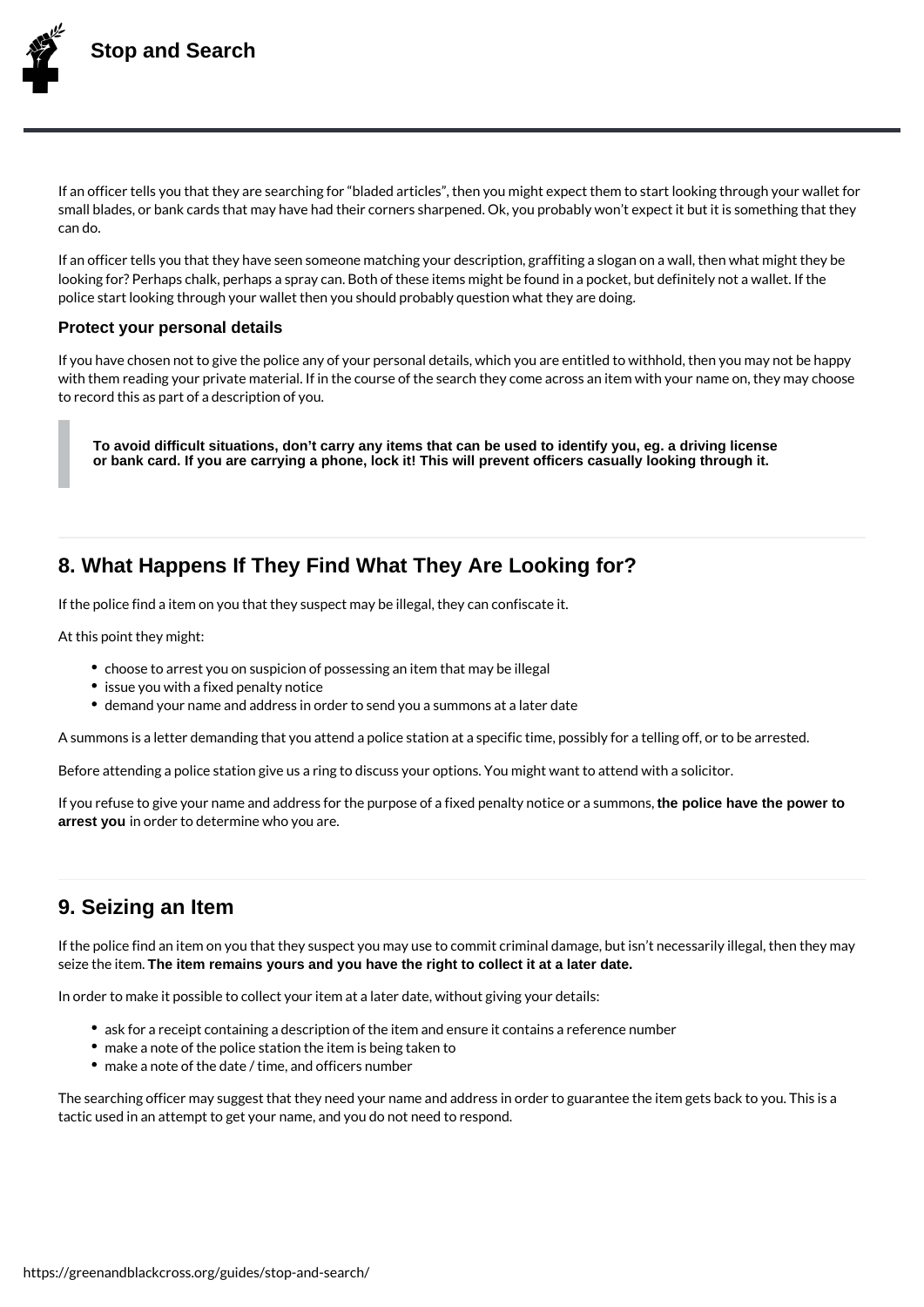The officer is responsible for ensuring that your property is well identified regardless of any information you give them.

### 10. Getting a Receipt

If you d like to challenge the lawfulness of a stop and search at a later date, you II need This is much easier to do if you get a receipt to prove that it took place and that you were

You are always entitled to a receipt from a stop and searcDhqabkut might not always be offe

The police should make every attempt to provide one immediately unless there is an urge must tell you where you can collect it at a later date.

Police have been known to claim that they are unable to give you a receipt as it will take too long and that they have to finish searching other people first. Do not accept this as it is unlawful.

If you are unhappy with the search procedure, you can later make a complaint. Keep hold

### 11. Phones and Cameras

Mobile phones and tablets contain a lot of information about your personal life that you p

Police do not have powers to read through or look at images on your phone unless search effective way to prevent casual viewing is by using some form of pin lock.

For more information about securitly rown you in pehone iovoisaild swamillerad the Fire lee affice Protest: The protestor s guide to police surveillance and how to avoid it

Regardless of what power they are using, they can not demand that you delete any photo

[After an arrest, the police can download information](https://greenandblackcross.org/wp-content/uploads/2021/11/cop-surveillance-FREE_TO_PROTEST-UK-EDITION-1.pdf) from your mobile phone into their computers. Most operating systems such as Android and iOS have the option of encrypting your device and messaging systems in order to protect your data.

### 12. Removing Masks

If a Section 60AA (Criminal Justice Act 1994) order is in effect, a police officer can dem mainly used to conceal your identity, is removed. Failure to remove the item can result in

The police can seize the item, and you don t have to be wearing this item at the time for

Section <u>6.0 (a blanket searc)</u> and Section 60 AA are different powers, and can be used independ